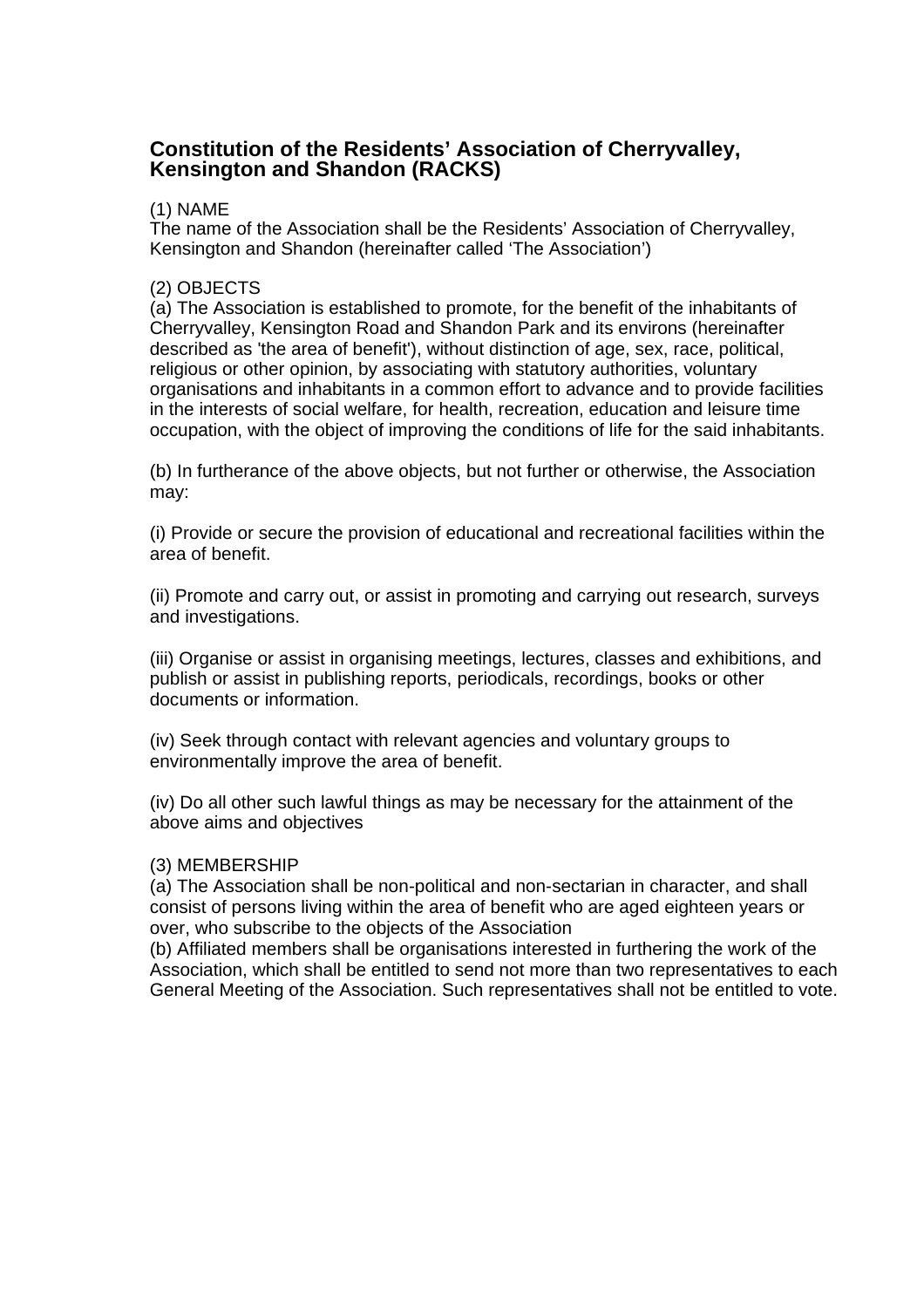#### (4) MANAGEMENT COMMITTEE

(a) Subject as hereinafter mentioned, the policy and general management of the affairs of the Association shall be directed by a Committee of Management (hereinafter referred to as 'the committee') which shall meet not less than 6 times a year and shall consist of a maximum of 12 full members of the Association, who shall be elected in manner hereinafter appearing.

(b) Nominations from full members of the Association for membership of the Committee must be in writing, and must be in the hands of the Honorary Secretary of the Association at least 30 days before the Annual General Meeting hereinafter mentioned. Should nominations exceed vacancies, election shall be by ballot of the members of the Association present and voting at the Annual General Meeting.

 (c) In addition, the Committee may co-opt up to 6 other members, who shall be full to affiliated members of the Association or a combination of both, and who shall serve until the conclusion of the next Annual General meeting after individual co-option PROVIDED THAT the number of co-opted members shall not exceed one-third of the total number of members of the Committee. Co-opted members shall have the right to vote at meetings of the Committee. .

(d) The Chairperson, Vice-Chairperson, Honorary Secretary and Hon. Treasurer, who shall be the Honorary Officers of the Association, shall be full members of the Association, and shall be elected annually by and from the Committee.

#### (5) FUNCTIONS OF THE COMMITTEE

(a) The Committee shall appoint, on such terms as to duties and remuneration as it may determine, all such staff as they may in its opinion be necessary.

(b) The Committee may appoint such sub-committees, advisory groups or working parties of its own members and other persons as it may from time to time decide as necessary for the carrying out of its work, and may determine their terms of reference, duration and composition.

(c) The quorum at a meeting of the Association shall be 20 full members, and at a meeting of the Committee shall be 6 full members of the Association or such other number as the Committee may determine from time to time.

- (d) The Committee shall have the power
- (i) to approve or reject applications for any class of members
- (ii) to fix the amount of all subscriptions

(iii) for good and sufficient reason to terminate the membership of any member of the Association PROVIDED THAT any member (or in the case of affiliated members the representatives thereof) shall have the right to be heard by the Committee before a decision is made.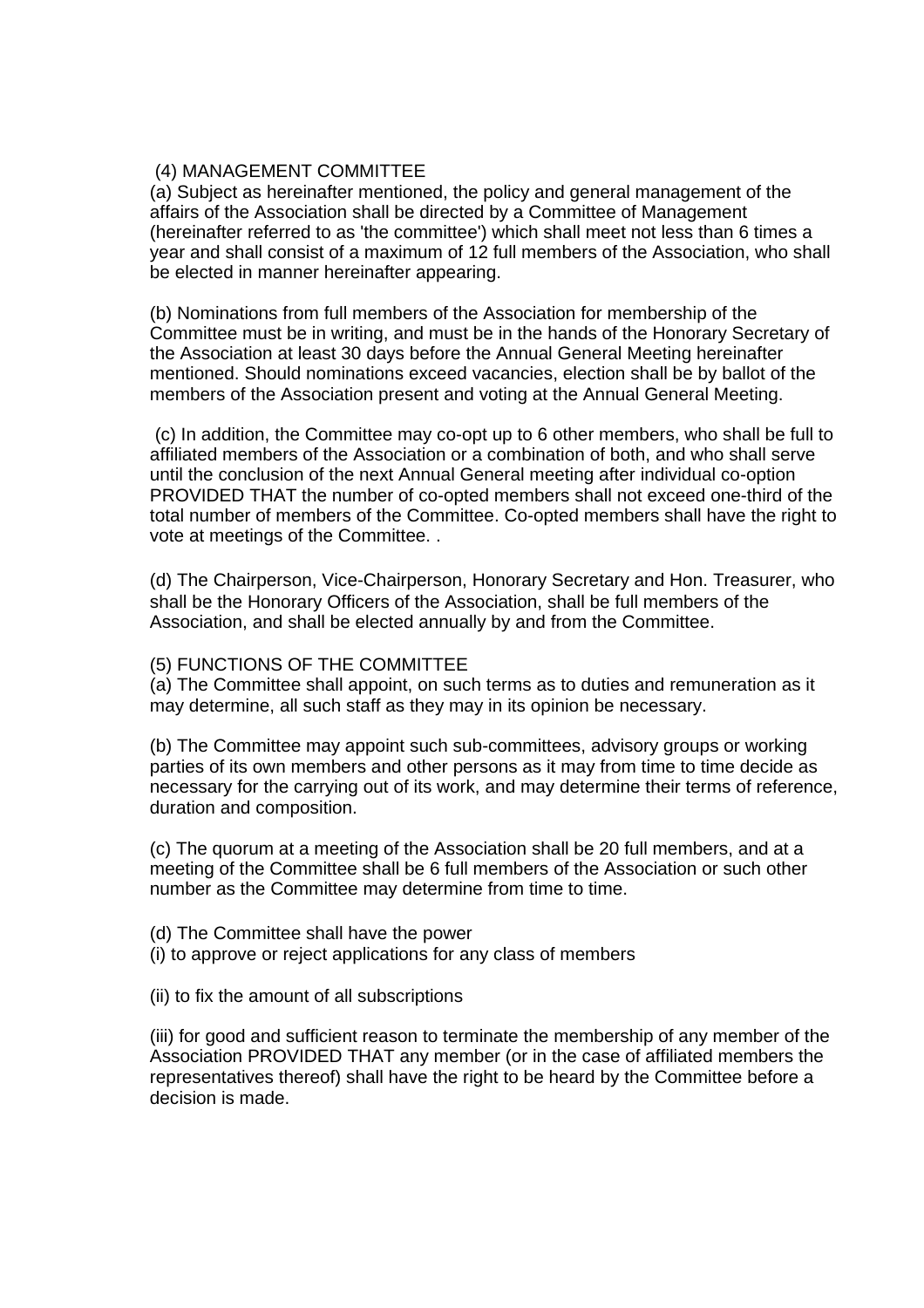## (6) CHAIRING OF MEETINGS

All meetings of the Association or of the Committee or of any of its sub-committees shall be presided over by its Chairperson failing whom its Vice-Chairperson if one has been appointed. Failing the Chairperson or Vice-Chairperson those present may elect one of their number to take the Chair. The Chairperson of any meeting will have both a deliberate and a casting vote.

# (7) FINANCE

(a) All monies raised by or on behalf of the Association shall be applied to further the objects of the Association and for no other purpose.

(b) The Honorary Treasurer shall keep proper accounts of the finances of the Association.

(c) The accounts shall be audited at least once a year by a qualified auditor or auditors who shall be appointed at the Annual General Meeting.

(d) An audited statement of accounts for the last financial year shall be submitted by the Committee to the Annual General Meeting.

(e) A bank account shall be opened in the name of the Association with or with such other bank as the Committee shall from time to time decide. The committee shall authorise in writing the Honorary Treasurer and 2 members of the committee to sign cheques on behalf of the Association. All cheques must be signed by not less than 2 of the 3 authorised signatories.

#### (8) TRUST PROPERTY

The title to all and any real and/or personal property which may be required by or for the purposes of the Association shall be vested in Trustees who shall hold such property in trust for the Association. The number of Trustees shall not be less than three or more than 6. The power to appoint new Trustees, or to terminate the appointment of existing Trustees, shall be exercised by the Committee.

#### (9) ANNUAL GENERAL MEETING

The first General Meeting of the Association shall be held not later than May and once in each year thereafter. An Annual General Meeting of the Association shall be held at such time not being more than 15 months after the holding of the preceding Annual General Meeting and place as the Committee shall determine. At such Annual General Meeting the business shall include the election of full members to serve on the Committee, the appointment of an auditor, or auditors, the consideration of an Annual Report of the work done by or under the auspices of the Committee and of the audited accounts, and the transaction of such other matters as may form time to time be necessary.